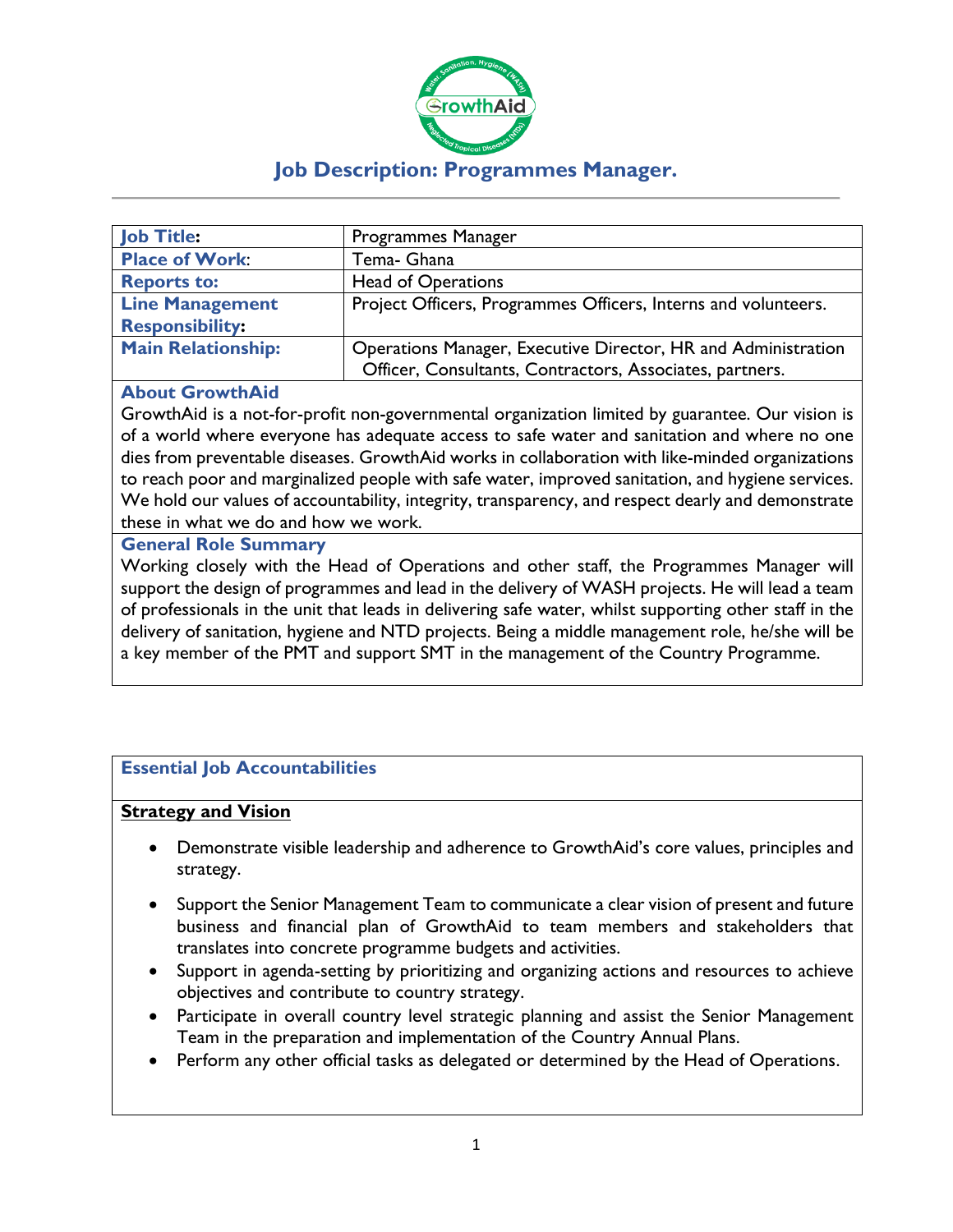

# **Planning and Programming**

- Lead the process of programme design, implementation management of WASH programmes in collaboration with the Head of Operations and the Operations Manager.
- Provide support to fundraising efforts including identification of WASH needs and those related to NTDs at the community level.
- Supervise and monitor the implementation of programme activities, ensuring that all activities are compliant with the grant requirements.
- Ensure the tracking, monitoring and quality reporting of all activities and infrastructure interventions.
- Support preparation of concise & professionally sound donor specific project reports
- Provide leadership for regular documentation and sharing of learning, best practice, and field experiences among partners, GrowthAid's staff and relevant sector actor/agencies.
- Prepare & develop material and special reports based on field activities for case studies and document how they impact on policy.

#### **Team Management**

- Provide technical oversight to the field teams and mentor operations team in the design of WASH activities, including rehabilitation/renovation of water and sanitation systems, solid waste management, excreta disposal, hygiene promotion and emergency water supply.
- Create and sustain a work environment of mutual respect where team members strive to achieve excellence.
- Promote accountability, communicate expectations and provide constructive feedback via regular performance reviews.
- Supervise and orient new team members as necessary.
- Provide team members with information, tools and other resources to improve performance and reach objectives.
- Contribute to country team-building efforts, help team members identify problem-solving options and ensure the integration of all team members into relevant decision-making processes.

# **Finance and Compliance Management**

- Ensure compliance with donor and GrowthAid's regulations related to emergency programming.
- Draft and/or review scope of work to hire and manage any technical consultants, including review for technical efficacy and contract budget.
- Ensure internal and donor compliance through a strong knowledge of rules applicable to the Ghanaian context.
- Prepare procurement plans based on project cycle for WASH/NTD and infrastructure work.
- Manage grant budget lines effectively and ensure all necessary purchase requests are accurately prepared and submitted on time.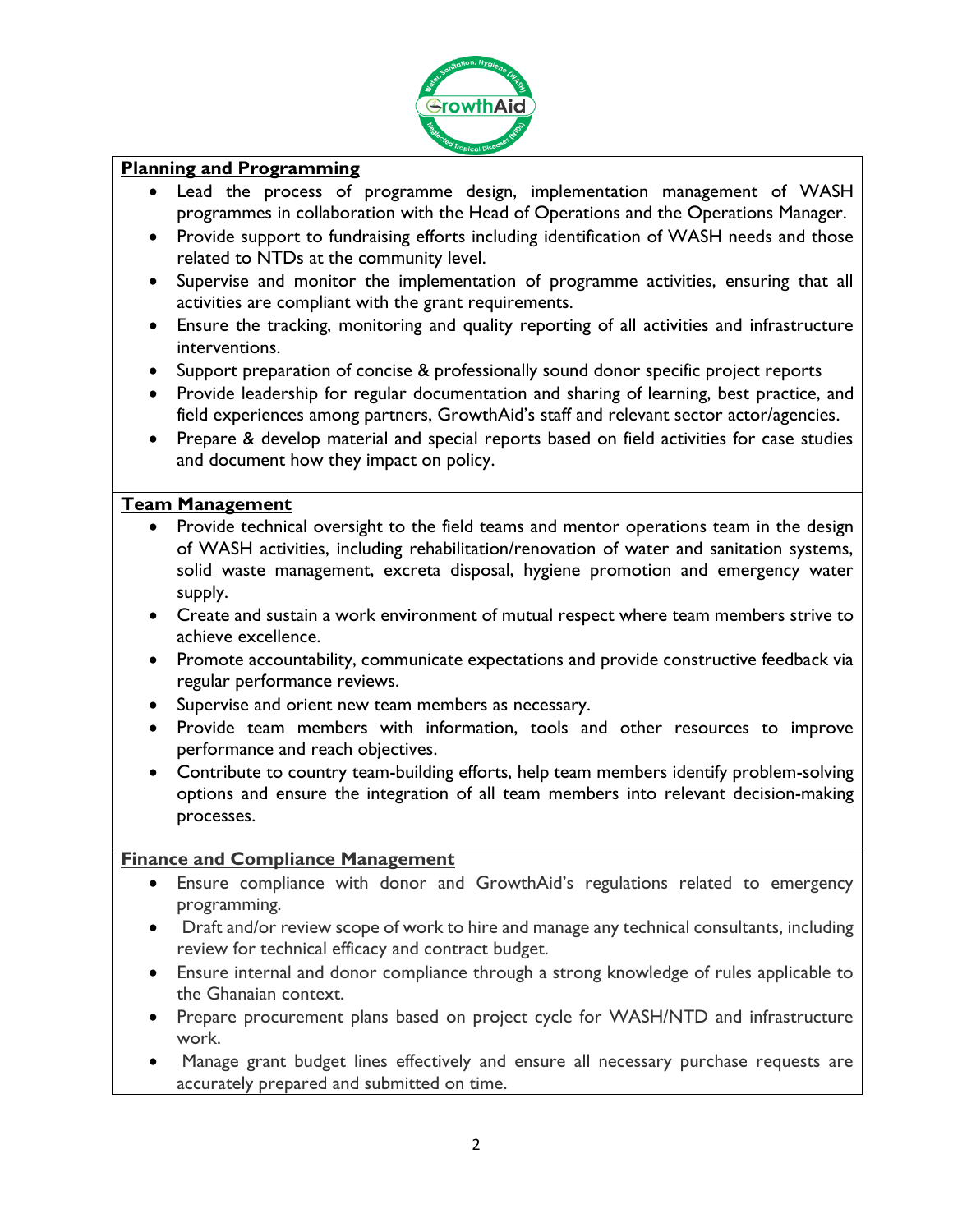

- Ensure compliance and transparent use of resources in accordance with donor and GrowthAid's regulations.
- Monitor adherence to grant agreements, GrowthAid policies and procedures and relevant external rules and regulations, including those of the Government of Ghana
- Effectively stay abreast with donor financial policies, procedures, rules and regulations
- Ensure documentation and filing of project activities in compliance with GrowthAid's policies and procedures.

#### **Representation and Advocacy**

- Represent GrowthAid at external fora (government and non-government) and through that promote visibility of GrowthAid.
- Support GrowthAid's partnership and advocacy drive
- Contribute to internal and external knowledge management both internally and externally as might be required.
- Participate in cross-learning across GrowthAid Country Programme and other sector networks

# **Organisational Learning**

As part of our commitment to organisation learning and in support of our understanding that learning organisations are more effective, efficient, and relevant to the communities they serve, we expect all team members to commit 5% of their time learning activities that benefit GrowthAid as well as themselves.

# **Accountability to Users**

• GrowthAid team members are expected to support all efforts toward accountability, transparency, and integrity specifically, our users and to national and international standards, while actively engaging user communities as equal partners in the design, monitoring and evaluation of our field projects.